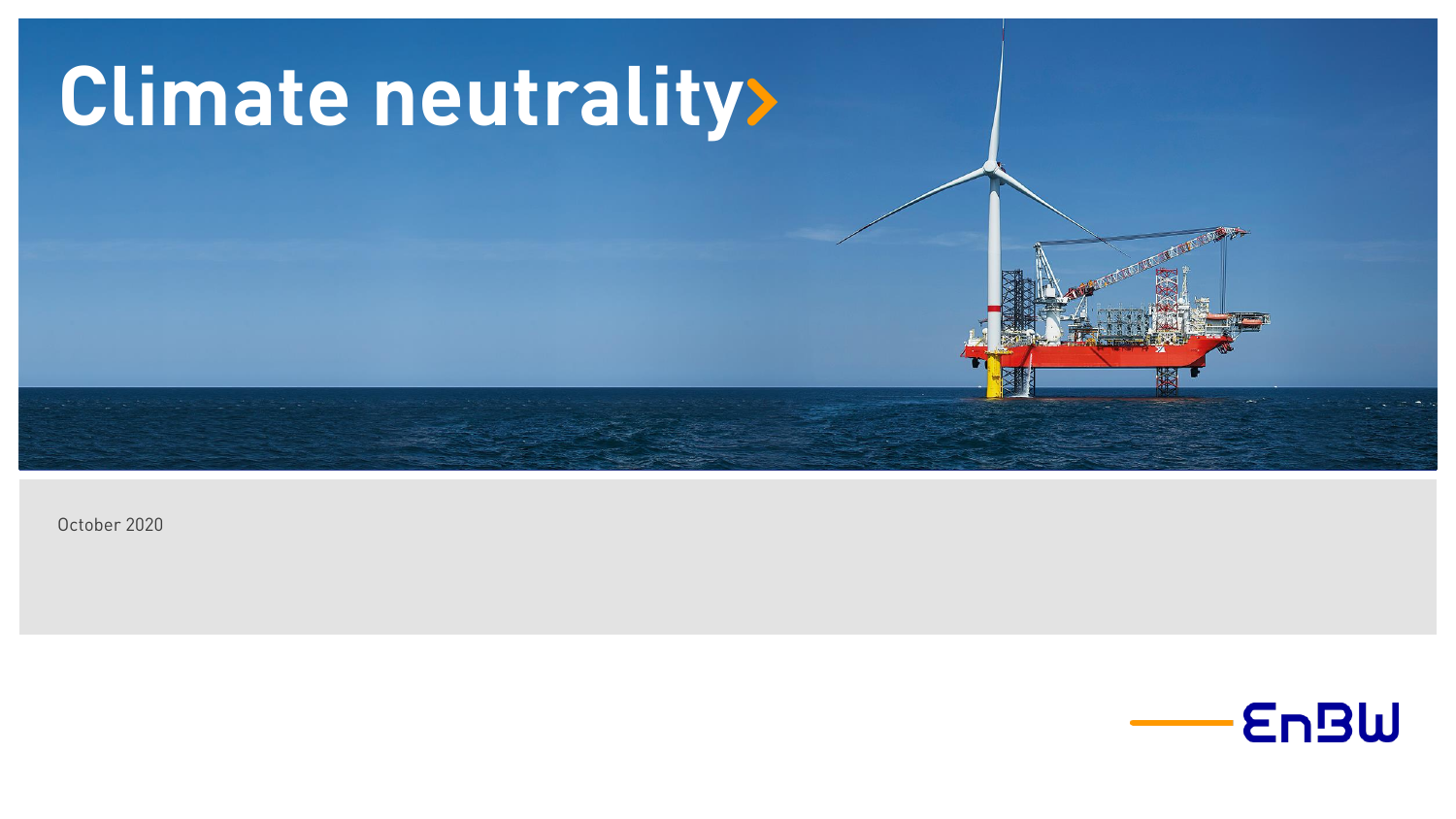# Political and regulatory environment is the starting point for EnBW's climate strategy



**Climate package**

### **German Climate & Energy Policy Goals**

#### **Climate Protection Act**



Establishes German climate protection targets by 2050 and sets a **legal framework**.



**Climate neutrality** by 2050 pursued as long-term target. Annual **sectoral emission budgets** specified through to 2030; German government can arbitrarily reallocate sectoral emission budgets.



**Monitoring process** for target attainment by 2030: If sectoral annual emission targets missed, department in charge has to submit an immediate action programme.

-40% GHG emissions by 2020 (-55% by 2030) -20% primary energy consumption by 2020 (-61 to -62% by 2030)

#### **Climate protection programme 2030**



Target of **65% renewables in 2030**<sup>1</sup> and target ranges specified for specific technologies, e.g. offshore wind target raised and 52 GW PV cap lifted.

€.

New act implements **coal phase out by 2038** at the latest. Reduction of coal-fired capacity from ~40 GW to 30 GW in 2022 and 17 GW in 2030.

New act (BEHG) to implement **national CO<sup>2</sup> pricing system in transport and heating**, starting in 2021 with fixed prices followed by a cap-and-trade system from 2026.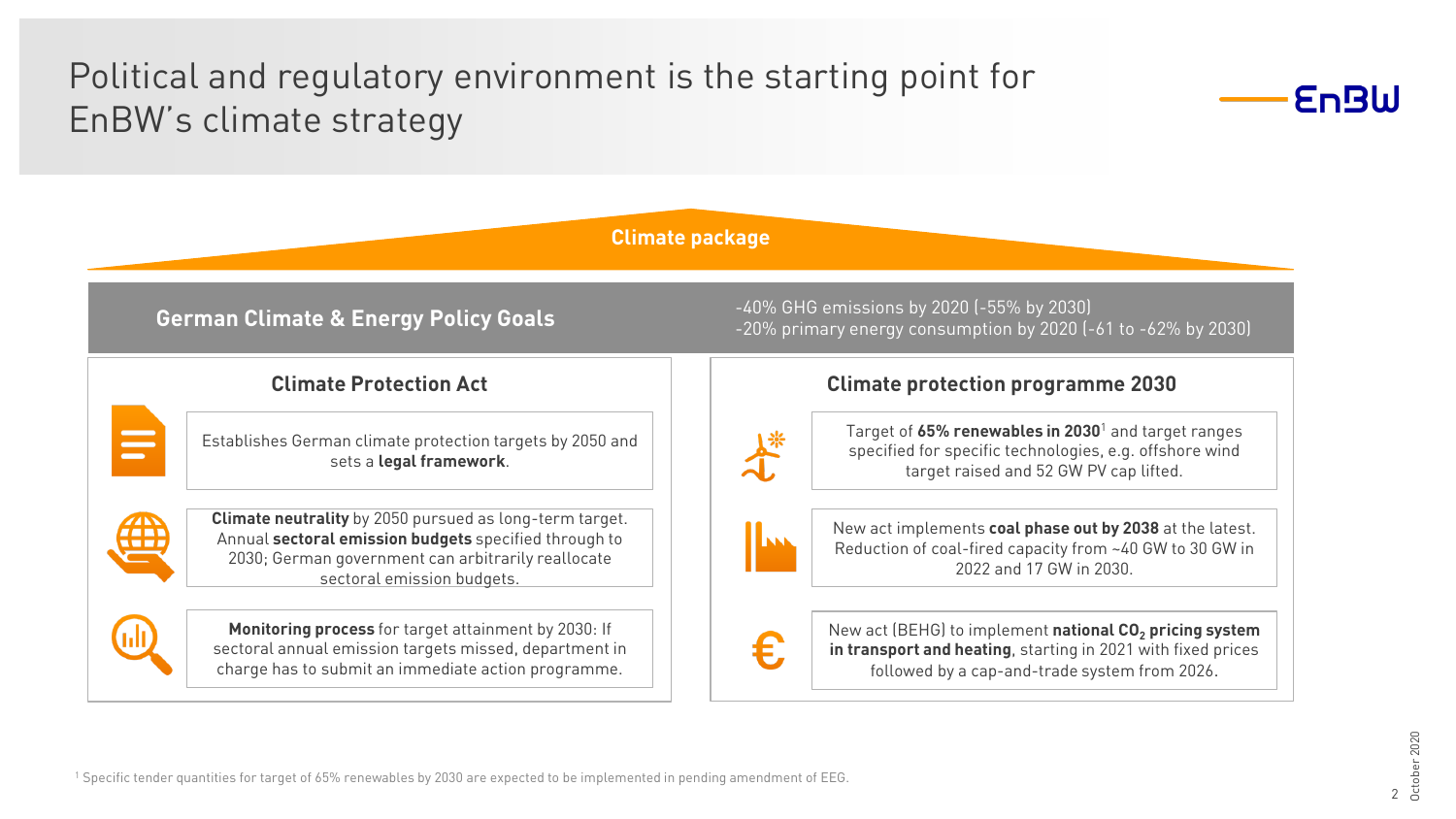# EnBW aims for climate neutrality by the end of 2035



#### **Reasons for choosing 2035 as the target year for EnBW to attain climate neutrality**

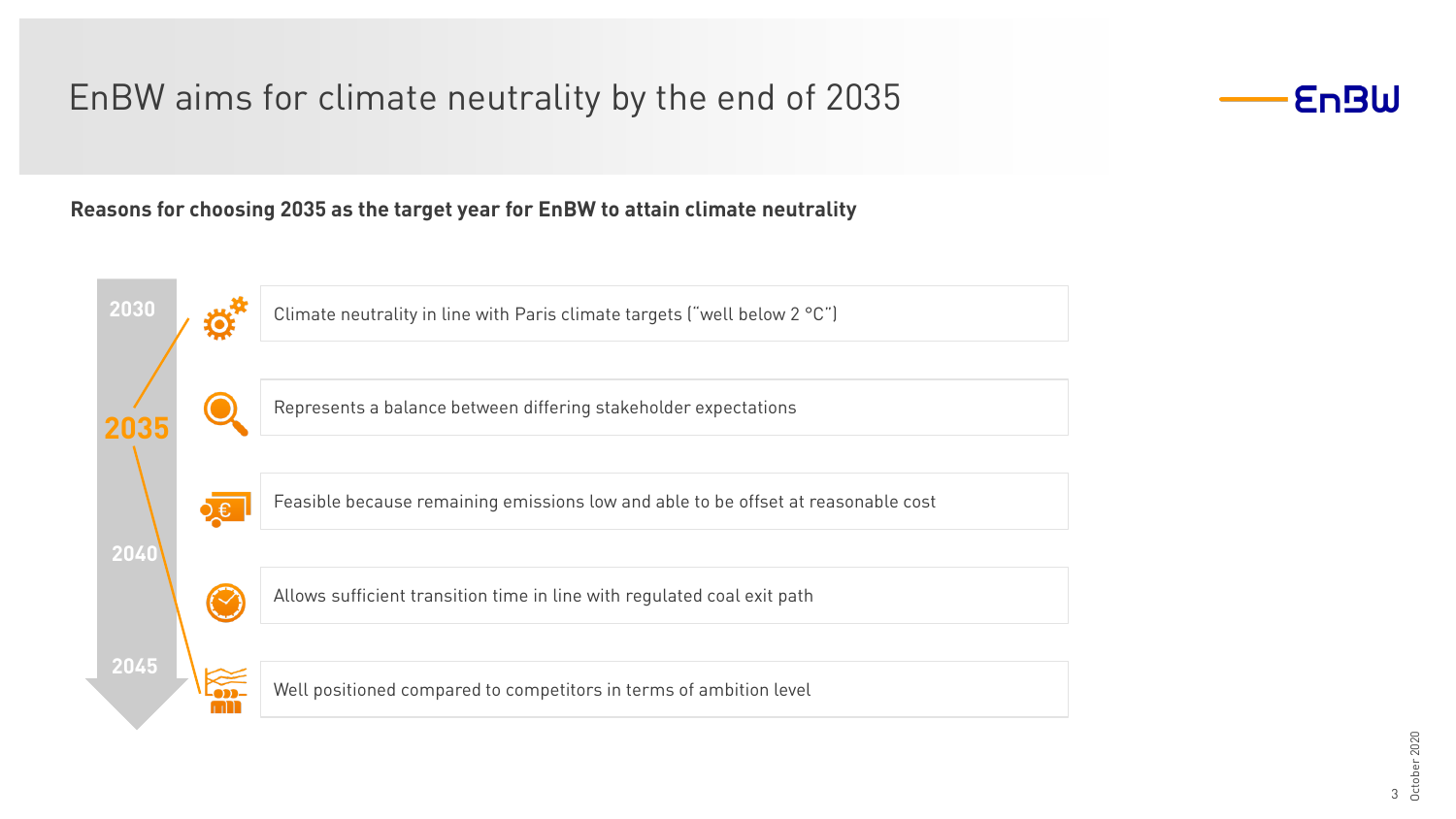# EnBW uses various instruments on the path to climate neutrality



#### **Coal exit/fuel switch**

- > (Partly) required by coal phaseout
- > Only latest hard coal plants and one lignite plant<sup>1</sup> expected to be still in operation in 2030
- > District heating/power generation fuel switch to natural gas, biogas/ biomass, hydrogen etc.

#### **Use of climate-neutral gases**

- > Transition to climateneutral gases necessary in medium term
- > Climate-neutral hydrogen not expected to be universally available until mid-2030s
- **Use of green electricity**
- > Mainly relevant as substitute for 'grey' grid loss purchases in Scope  $2^2$
- > Surcharge for green grid loss purchases
- **Offsetting**
- › Unavoidable residual emissions offset by purchase of recognised offsetting allowances (Scope 1<sup>3</sup> )
- > Reduction prioritised over offsetting

### **Other options**

- > Action package to avoid relatively small-scale emissions (such as canteen and building emissions)
- > About 2% of total emissions at EnBW

- <sup>1</sup> Of EnBW's coal-fired power stations, only RDK8, GKM9 and LIP currently still expected to be in service beyond 2030, plus electricity from Walsum in 2030
- 2 Indirect emissions from electricity purchased and used by the organisation.
- <sup>3</sup> All direct emissions from the activities of an organisation or under their control.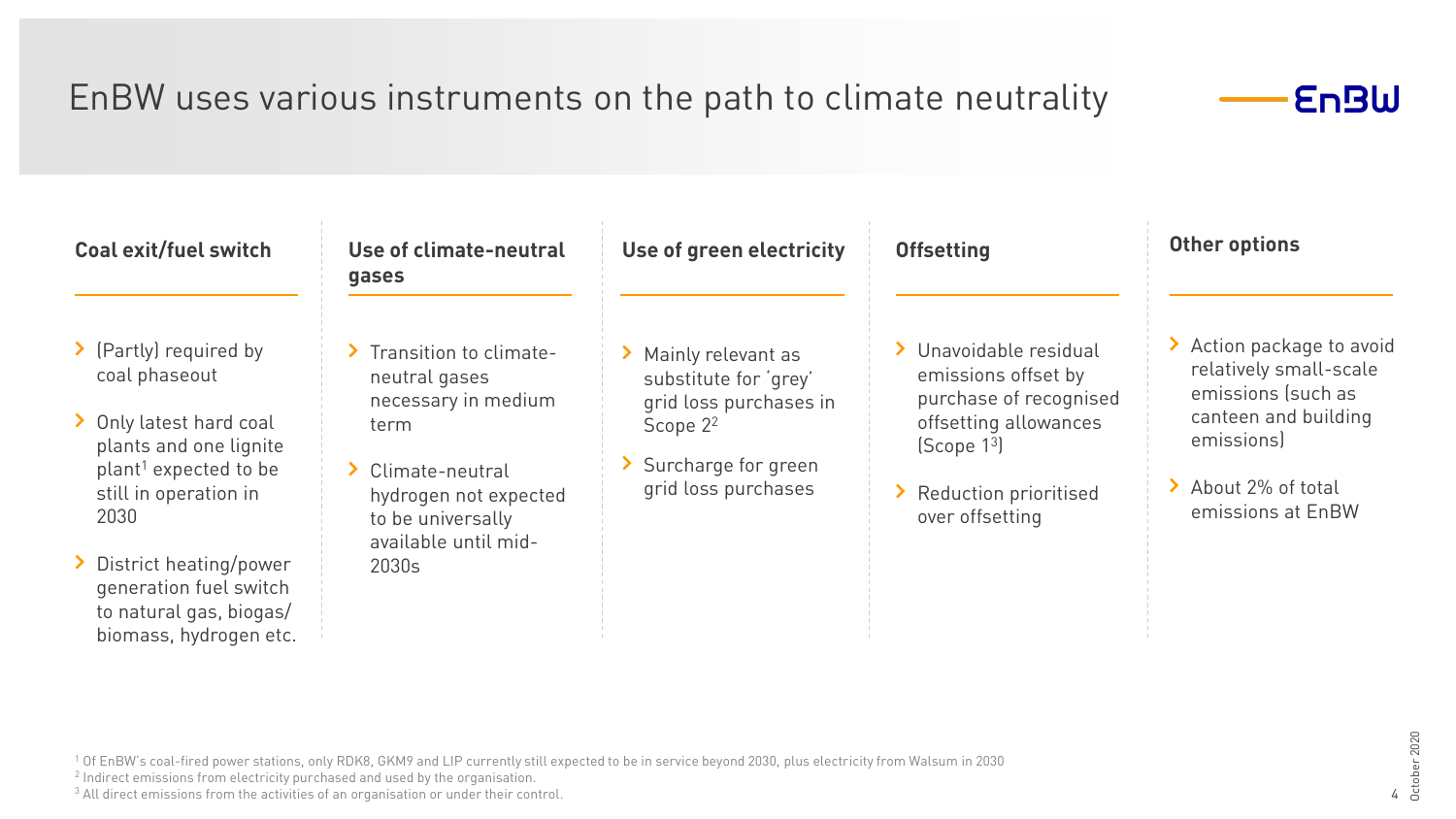# EnBW has a clear-cut implementation plan for emission reductions: 50% by 2030, net zero by 2035



#### **By 2025 By 2030 By 2035 Beyond 2035 2018 Mt CO<sup>2</sup> 17.5 8.8** > Start of green grid loss purchases (electricity) > Coal to gas fuel switch > Reduction in fleet, canteen, building etc. emissions **Scope 1** 4 **Scope 2** 5 > First coal-fired power plants decomissioned > Fuel switch Continuation of other reduction measures > Green grid loss purchases; possibly additional offsetting measures Decommissioning of remaining coal-fired power plants Continuation of other reduction measures Offsetting (only if necessary), attainment of H2 readiness › Conversion from natural gas to climate neutral gases (hydrogen) > Offsetting of residual fossil emissions > Continuation of other reduction measures  $-50\%$  -100% 1 **Net Net Net Net Net zero** 2 2 **Coal-fired generation capacity (GW) 4.6 2.1 0.0** 3

#### **Emission targets and measures**

<sup>1</sup> Starting figure for Scope 1 and 2 (mainly power generation and grid losses) <sup>2</sup> Target for Scope 1 and 2 <sup>3</sup> As of October 2020

<sup>4</sup> All direct emissions from the activities of an organisation or under their control.

<sup>5</sup> Indirect emissions from electricity purchased and used by the organisation.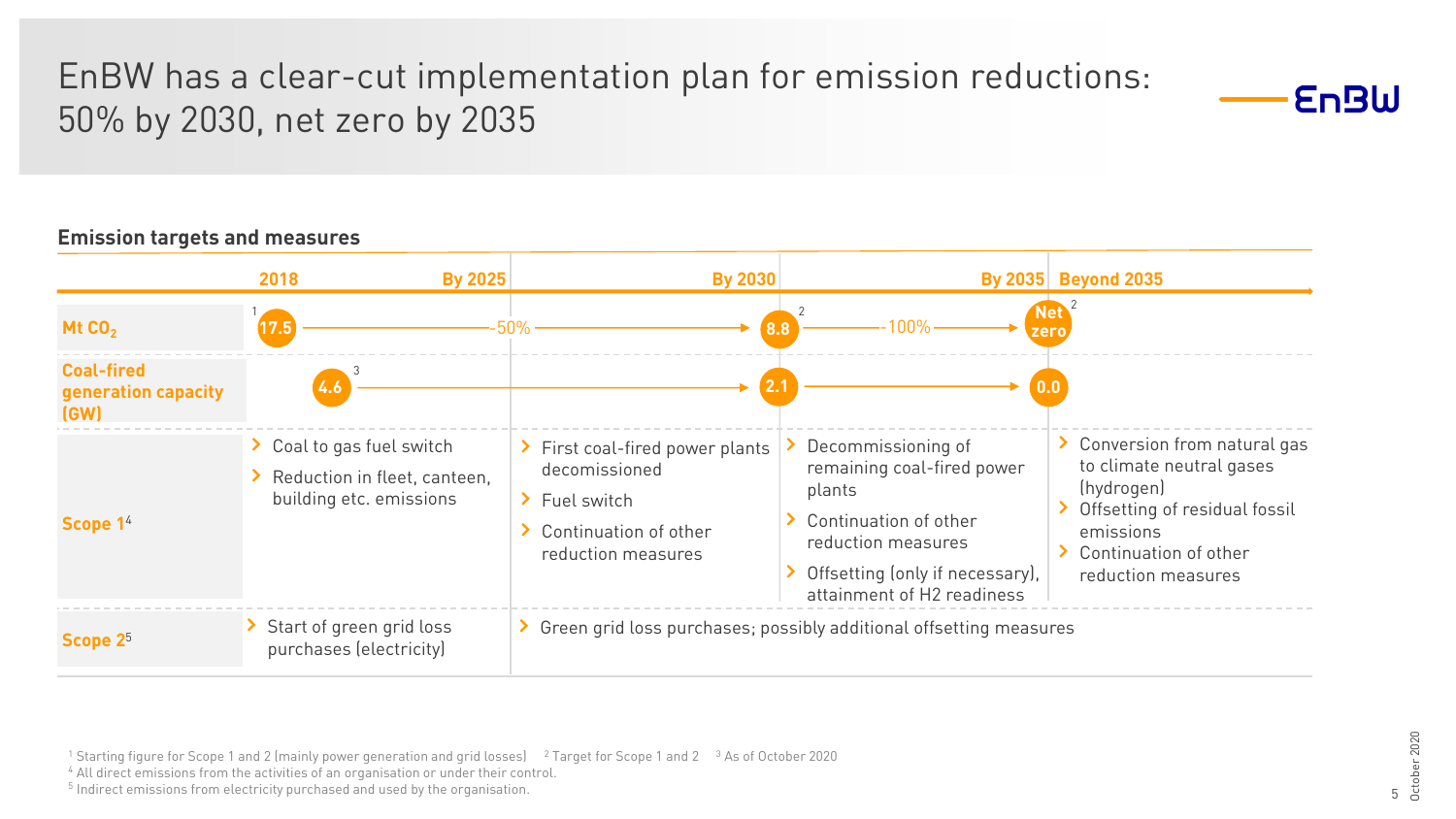# EnBW's transition towards climate neutrality is a just transition

## **EnBW**

**Long-term climate targets for EnBW**

- › **–50% by 2030**
- › **–100% by year-end 2035**
- > Offsets for unavoidable residual emissions from 2036

#### **Calculation of Paris-compliant residual emission budget**

> Based on German Advisory Council on the Environment (SRU)

#### **EnBW residual emissions budget with 2/3 probability of 1.75**°**C global warming** [Mt CO $_2$ ]





**No additional job cuts (currently 3,400 employees in conventional generation)**

- > Attaining EnBW climate neutrality by 2035 does not mean decommissioning coal-fired power plants in excess of the statutory decommissioning path
- › EnBW delivers on its social responsibility in the exit from coal: suitable HR instruments (further training e.g.) and forward-looking HR planning
- › Former conventional power generation employees are already contributing their technical expertise in other areas today, such as in offshore wind power



#### **Cost management**

- > No need for offsetting expected up to 2035 as 50% target realistically attainable by EnBW
- > Offsetting only expected to be needed from 2036 to 2040, on declining trend (notably due to use of climate-friendly gases in power plants)
- > EnBW offsets according to Gold Standard and thus complies with prevailing minimum requirements

October 2020 October 20206

SRU: Sachverständigenrat für Umweltfragen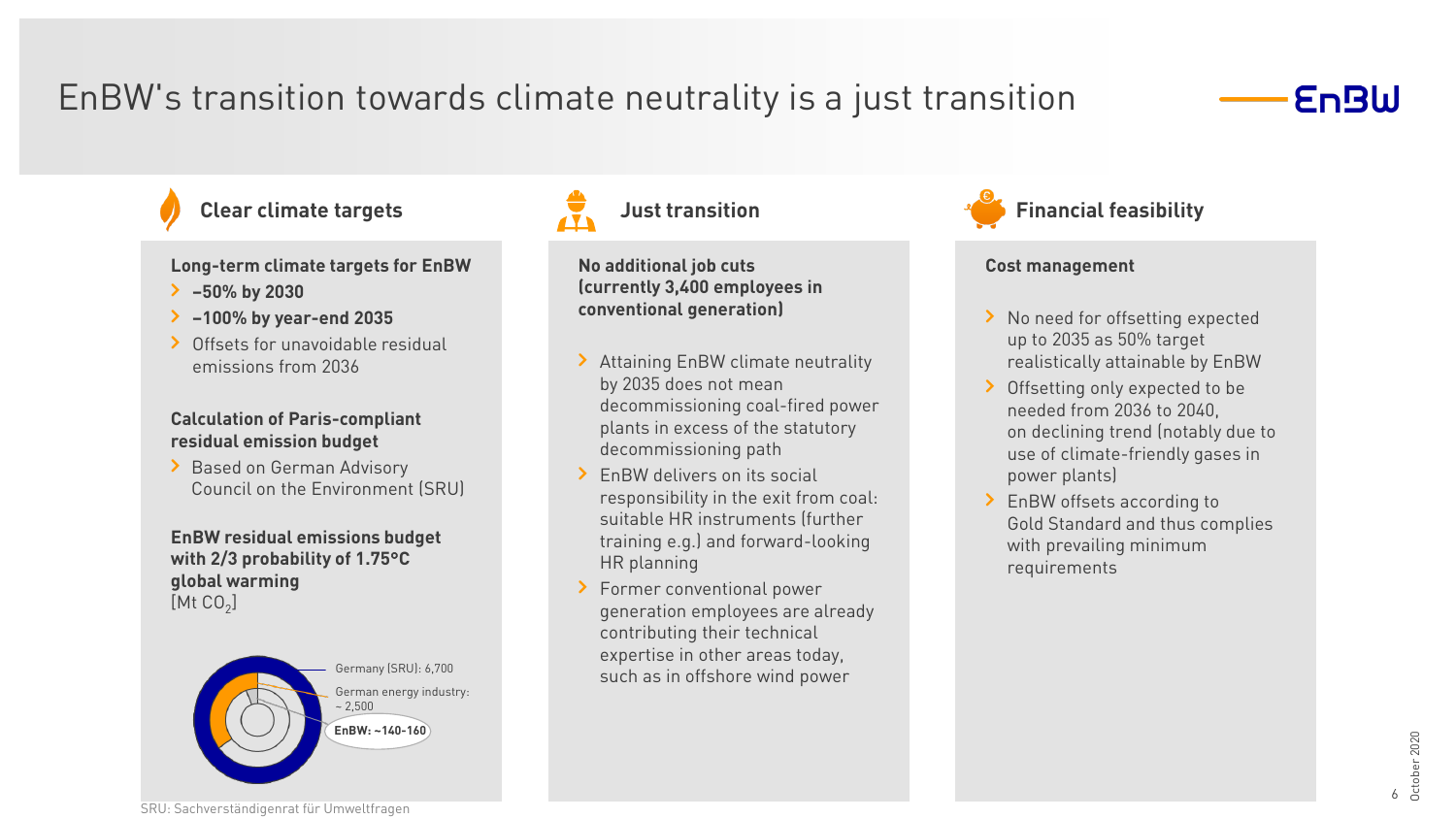# EnBW IR contacts





## **Ingo Peter Voigt** Head of Finance,

M&A and Investor Relations  $\leftarrow$  +49 721 – 63 14 375



### **Peter Berlin**

Director Capital Markets  $\leftrightarrow$  +49 721 – 63 12 844

[investor.relations@enbw.com](mailto:i.voigt@enbw.com)  $\nabla$ 



#### **Julia von Wietersheim**

Senior Manager Investor Relations  $\star$  +49 721 – 63 12 060



### **Lea Gantz**

Manager Investor Relations  $\leftarrow$  +49 721 – 63 13 646



### **Regina Martin**

Manager Investor Relations  $\leftrightarrow$  +49 721 – 63 13 613

> $rac{1}{2}$ <br>October 2020 October 2020